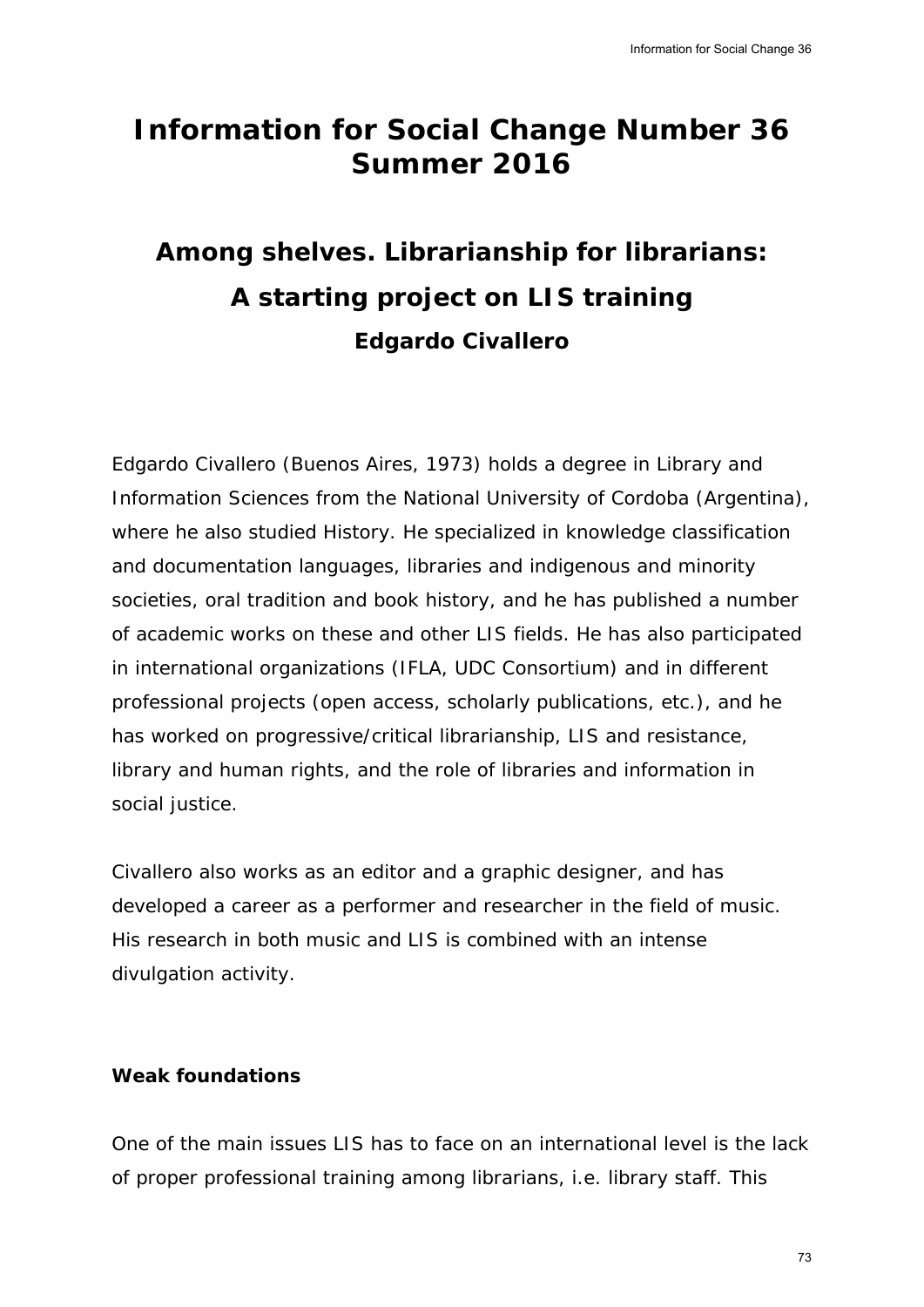problem –whose many aspects have been fragmentarily documented in professional literature, and which is usually associated to "developing" countries, although it is not exclusive to such nations– affects a significant percentage of workers in all categories of libraries, but especially in what may be called "base" libraries: the ones in closer contact with their community and its needs and resources, and where significant relationships between people, knowledge and books are first established; the libraries everywhere – the basic, grass-root ones.

For these librarians, opportunities for LIS instruction are frequently neither available nor affordable, and when they get one, the contents they are usually taught are decided, designed and supervised by an external, unconnected reality (more often than not, one with very different priorities); having little or nothing to do with the needs and concerns of the targeted audience, this training often becomes irrelevant and/or inapplicable.

The issue has been timidly identified and addressed in various ways over the last decades (an example is UNESCO's "Libraries for all!" program in the 90's), usually with mixed results. Nowadays, digital networks are literally flooded with educational and informational resources, which are expected to provide limitless training possibilities for everybody; however, far from making things easier, they have made them more complicated by contributing narrow, outdated contents and low-quality, misleading texts. In addition, the goals of mainstream LIS education have drastically shifted over the past years, some of them blatantly contradictory. In short: for reasons that should be carefully studied, the situation has neither received sufficient attention nor an appropriate response. Information for Social Change 36<br>y documented in<br>to "developing"<br>affects a significant<br>especially in what<br>ct with their<br>nificant<br>e first established;<br>e first established;<br>e frequently<br>e, the contents<br>privised by an<br>e with

Dealing with this problem should be a top priority for the LIS international community, because it primarily concerns the basic library network all around the world. Children, elderly people, elementary school students or

74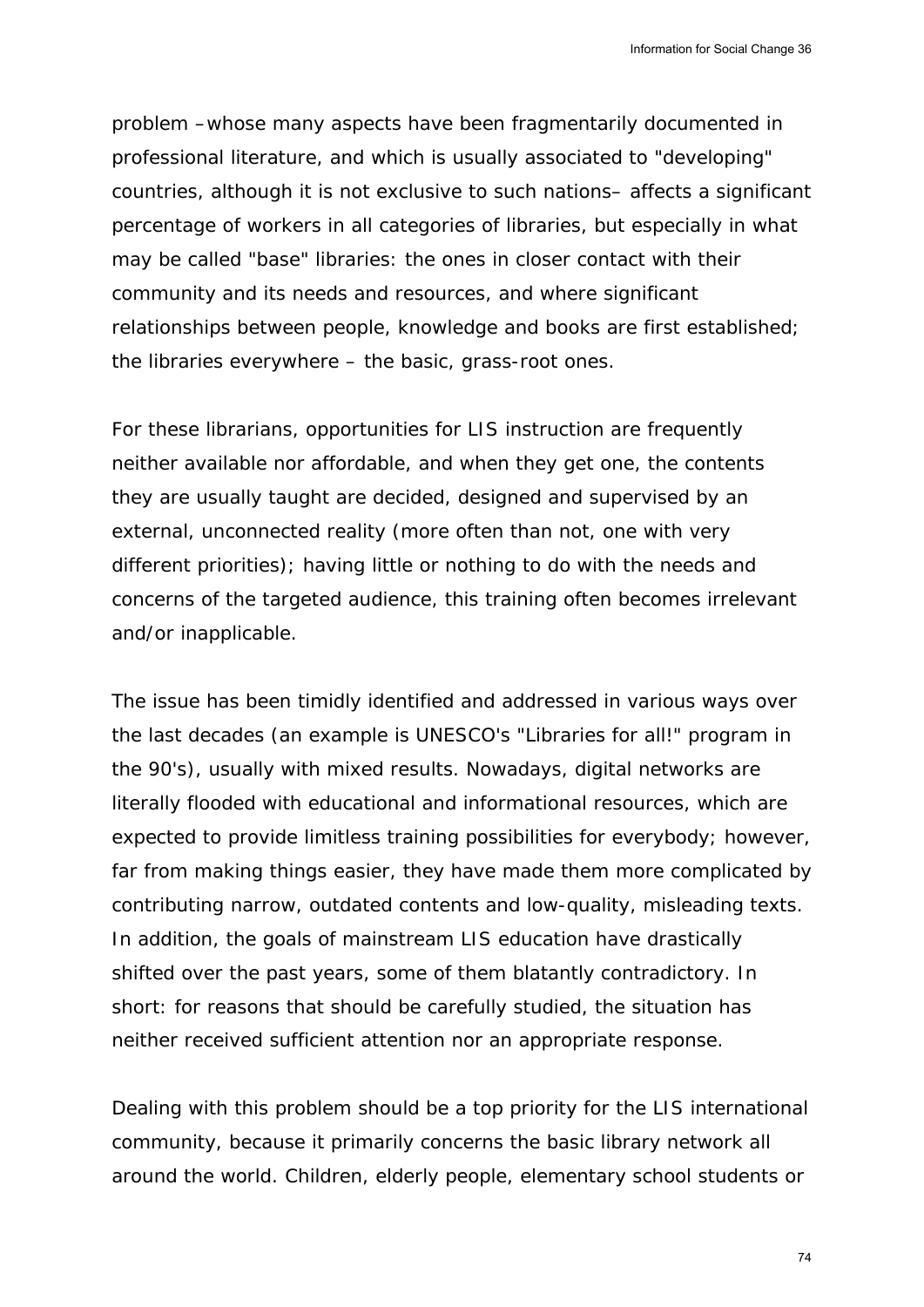workers, just to put a few examples, generally do not use the services of the big, fully-resourced library systems, but the ones provided by their public, school or community libraries in their villages or neighborhoods. If the staff of these units had access to the training materials they require to perform their work, the basic services would be improved.

#### **In need of reinforcements**

Generally speaking, LIS education (as many other areas of the Humanities) has gone through a substantial, noteworthy change over the past two decades. Since a number of the library's central processes have been or are being transferred to computers and the virtual space –making them more software and hardware dependent–, LIS education is increasingly being limited to a set of technical and administrative skills, with several key areas of the discipline being put aside (and others privatized and handed over to companies). Librarians are being deprived of the ethical, scientific and humanist elements of their profession; instead, they are given pre-set lists of practical instructions, which "entitle" to them to serve as an interchangeable cog in a larger machine. Information for Social Change 36<br>Ise the services of<br>rovided by their<br>rials they require<br>oved.<br>Social Change over the<br>al processes have<br>tual space —making<br>ucation is<br>inistrative skills,<br>(and others<br>re being deprived<br>profes

Paradoxical as it may seem, technology imposes restrictions on what can or cannot be done in libraries (and by librarians); however, LIS education does not question or challenge its primacy, neither suggests ways to move outside or beyond this paradigm. This reveals a need for empirical and theoretical tools to assist librarians in being more in control and able to evaluate situations and act in a proactive, independent way. For librarians, barriers are growing. And, somehow, their liberty of movement –even their possibility of moving– is diminishing.

When thinking about what kind of LIS education should be given to librarians without a formal training or a proper set of skills, one idea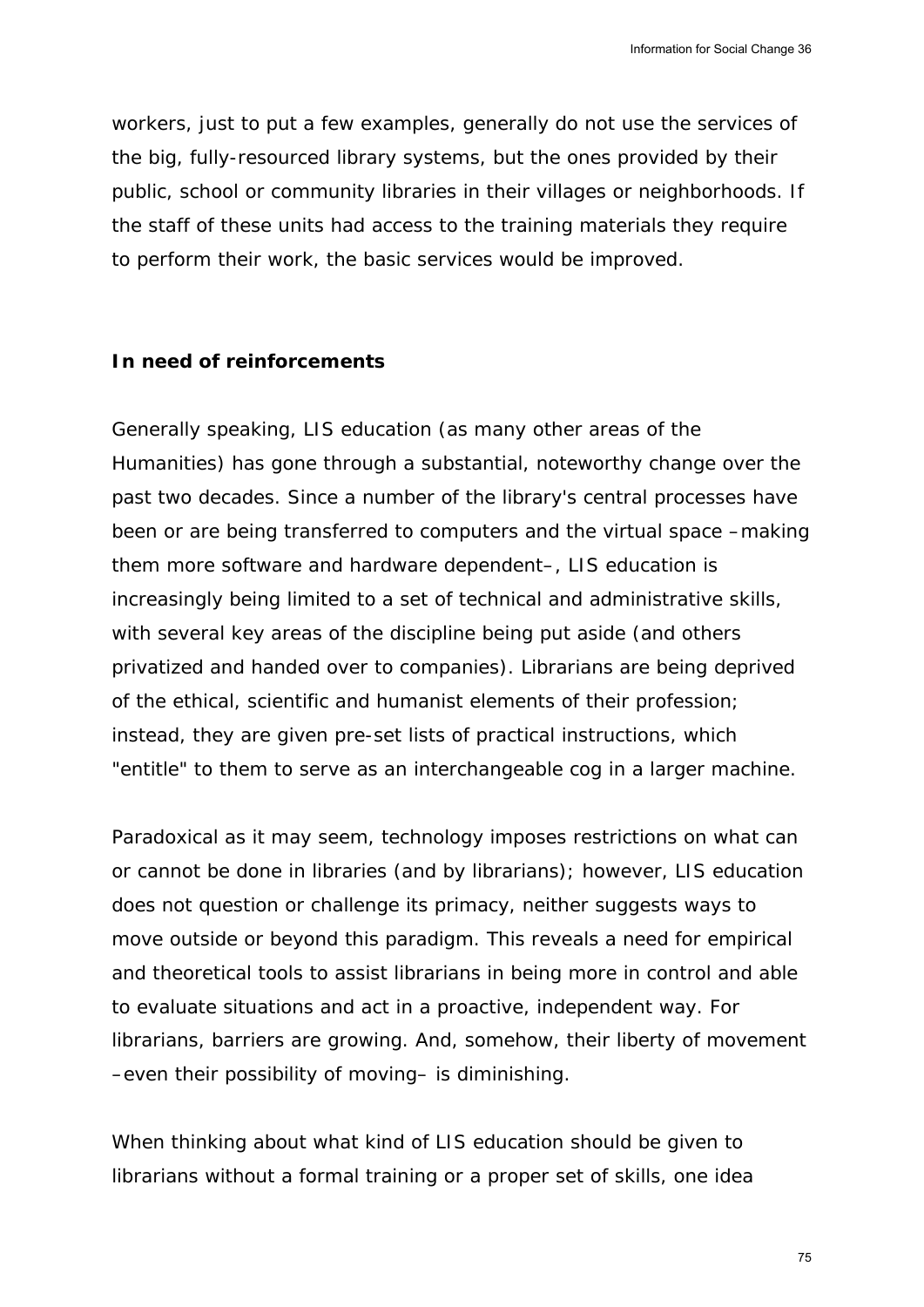comes to mind: it is necessary to provide tools and elements for them to build a solid conceptual basis; hence, a strong emphasis should be placed on the –much neglected– fundamentals of the profession. Once the groundwork has been laid, librarians should be able to make plans and solve problems autonomously by applying their knowledge to practical, daily situations, and they will gain confidence in their newly acquired / developed skills little by little.

By putting together all these ideas, the project "Among shelves" was created.

### **One small step forward**

"Among shelves" Project, conceived by Argentinean librarian Edgardo Civallero, is aimed at creating basic LIS handbooks intended for library workers – and anyone else interested in the topic.

The collection is meant to cover a set of basic subjects organized into four main areas: librarianship (design and creation of a library and its collection, basic goals and services), documentation (cataloguing, classification, indexation, thesauri), technology (from basic hardware/software and web design to web 2.0, data mining and digital curation) and miscellaneous (history of the book, critical librarianship, reading support, research and writing techniques). Its pages will bring together theory and practice alongside a necessary dose of critical thought; through them, the most essential LIS concepts, ideas, methods and techniques will be delivered and explained in a simple and yet thorough way. Information for Social Change 36<br>
ments for them to<br>
is should be placed<br>
on. Once the<br>
make plans and<br>
dge to practical,<br>
ewly acquired /<br>
shelves" was<br>
shelves" was<br>
arian Edgardo<br>
arian Edgardo<br>
med of library<br>
organize

Each book will be available as a digital download (.pdf), and will be freely distributed under a Creative Commons license (attribution-non